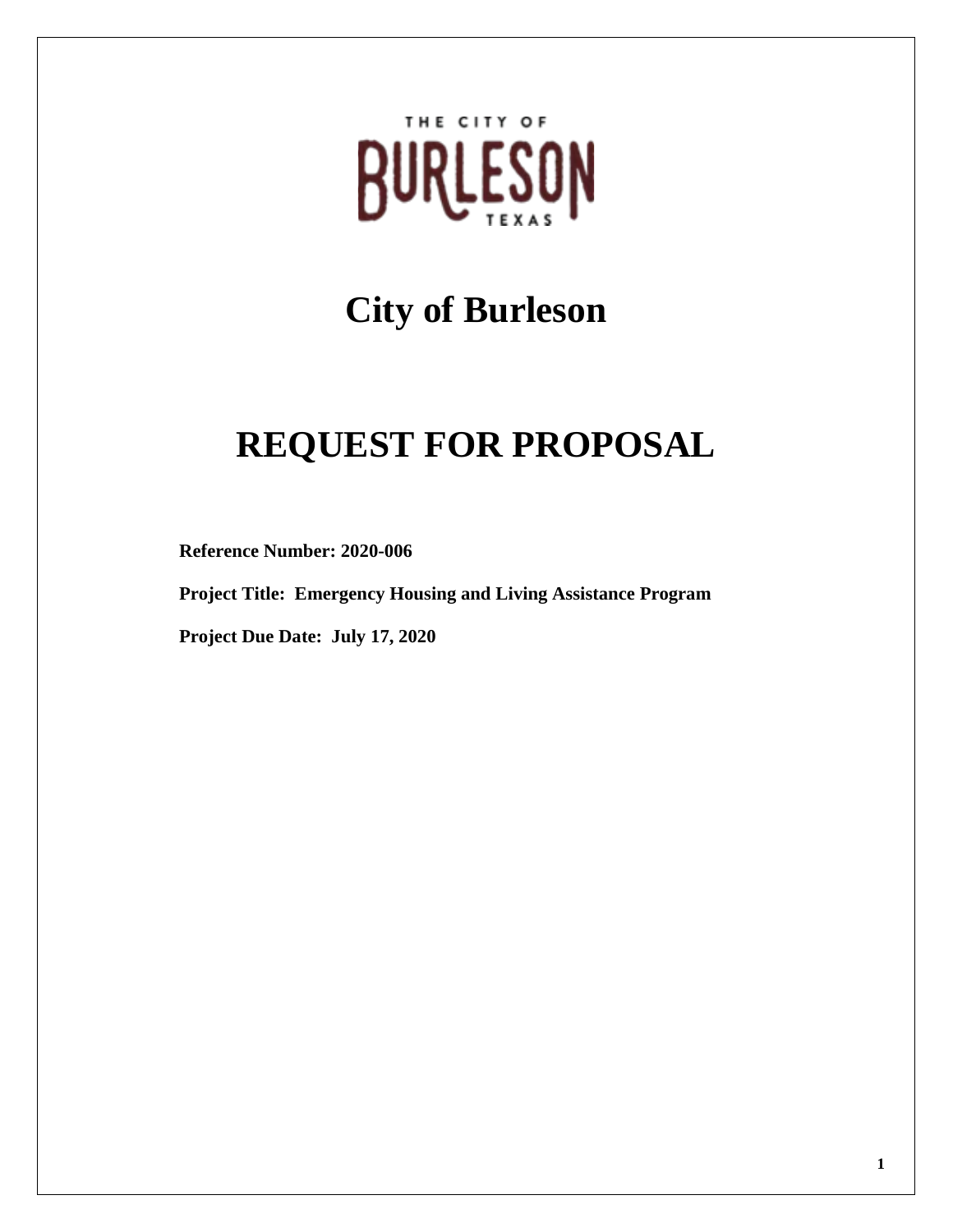# TABLE OF CONTENTS

 $\mathcal{A}$ 

| 1.0 Introductions<br>2.0 Notice to Award                     | 3<br>4 |
|--------------------------------------------------------------|--------|
| 3.0 Estimated Quantities                                     | 4      |
| 4.0 Certification of Agreement                               | 4      |
| 5.0 Insurance                                                | 4      |
| 5.1 Worker's Compensation and Employer's Liability Insurance | 4      |
| 5.2 Commercial General Liability Insurance                   | 4      |
| 5.3 Comprehensive Automobile Insurance                       | 4      |
| 6.0 Term of Contract and Option to Extend                    | 4      |
| 6.1 Option Clause                                            | 4      |
| 6.2 Budget Appropriations                                    | 4      |
| 7.0 Residents of City                                        | 5      |
| 7.1 Definitions                                              | 5      |
| 8.0 Program Eligibility                                      | 6      |
| 9.0 Proposer's Responsibility                                | 6      |
| 9.1 Data Collection and Reporting Requirements               | 6      |
| 9.2 Client Intake/Case Management                            | 6      |
| 10.0 City's Responsibility                                   | 6      |
| 11.0 Instructions to Proposers                               | 7      |
| 11.1 Eligible Activities                                     | 7      |
| 11.2 Financial Assistance                                    | 7      |
| 11.3 Food Assistance                                         | 7      |
| 11.4 Ineligible Activities                                   | 7      |
| 11.5 Proposal Contents                                       | 8      |
| 11.6 Other Funding Sources                                   | 9      |
| 11.7 Financial Statements                                    | 9      |
| 11.8 Coordination of Efforts                                 | 9      |
| 11.9 Proposal Evaluation                                     | 9      |
| 11.10 Proposal Selection                                     | 9      |
| 12.0 EHLA Requirements                                       | 9      |
| 12.1 Records Retention and Audit Requirements                | 9      |
| 12.2 Monitoring Review                                       | 10     |
| 12.3 Information on Request for Proposal (RFP)               | 10     |
| 13.0 Disqualification of Proposers                           | 10     |
| 14.0 Summary of Household Requirement                        | 10     |
| 15.0 Criteria for Food Assistance                            | 10     |
| <b>Request for Proposal</b>                                  | 11     |
| Conflict of Interest                                         | 16     |
| No Intent to Submit Form                                     | 18     |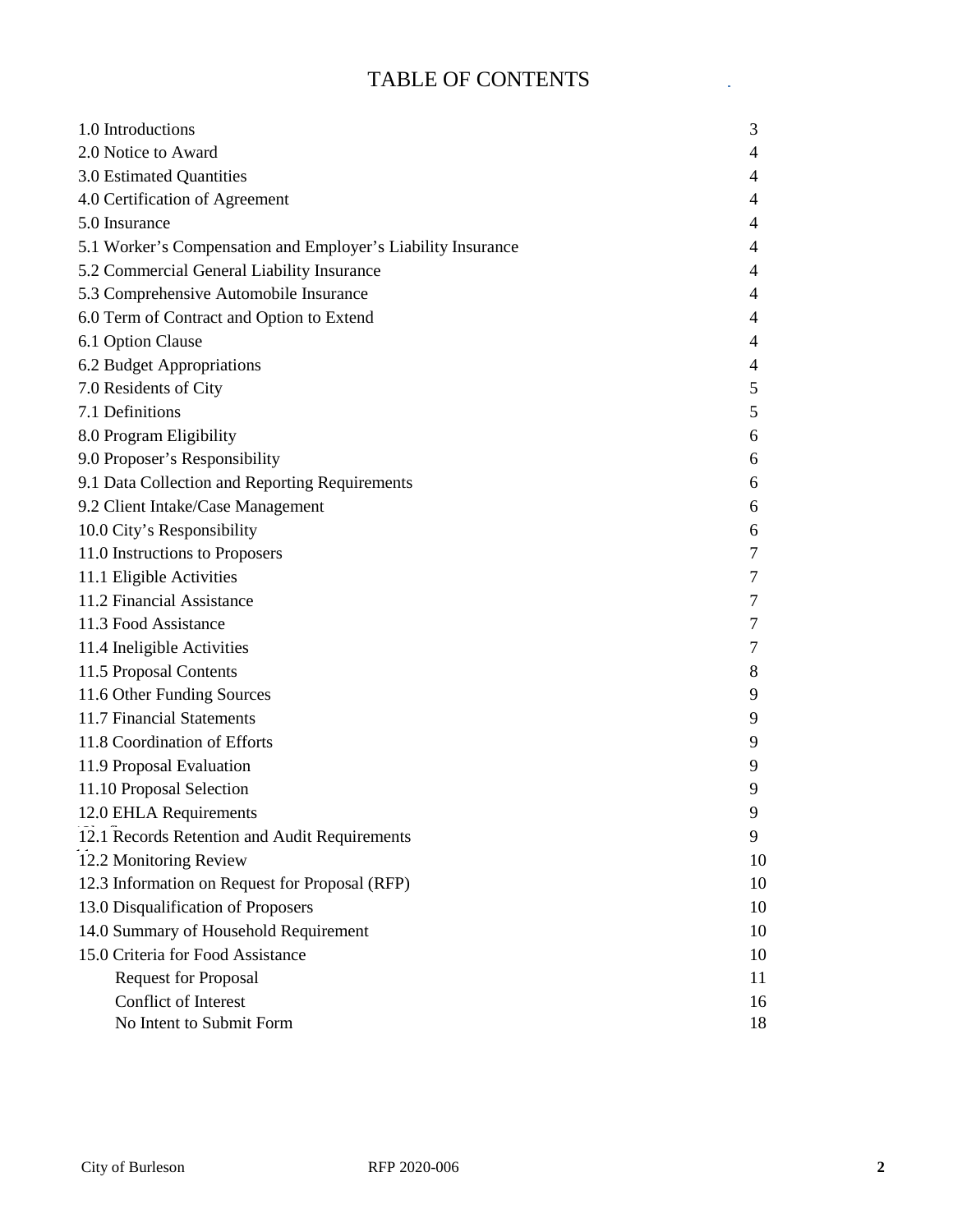# **CITY OF BURLESON REQUEST FOR PROPOSAL**

**Date:** July 17, 2020 **RFP** #: 2020-006

**From:** Justin Scharnhorst, Purchasing Manager, City of Burleson 817-42-9646 [jscharnhorst@burlesontx.com](mailto:jscharnhorst@burlesontx.com)

**1.0 INTRODUCTIONS:** City of Burleson Emergency Housing and Living Assistance Program

The City of Burleson – Johnson County, (otherwise known as the City) has received federal funding, from the State of Texas, under the Coronavirus Aid, Relief, and Economic Security Act (hereinafter "CARES ACT") to address and respond to the effects of the COVID-19 public health emergency. Providing emergency housing and living assistance where people have become unemployed or underemployed directly as a result of the COVID-19 public health emergency is an example of an expenditure made necessary by the COVID-19 public health emergency. This program is to provide funding assistance to residents of the City in default or near default on the residential lease or mortgage for their housing unit, or in danger of losing their housing unit due to the effects of the COVID-19 public health emergency, and to provide for assistance with food for families whose income has been disrupted by the COVID-19 public health emergency (hereinafter "Emergency Housing and Living Assistance Program" or "Program").

The first funding release of \$100,000 will became available on June 1, 2020. The City is responsible for overseeing the disbursement of these funds to residents through eligible nonprofits. The City is seeking proposals for the Emergency Housing and Living Assistance Program (EHLA), (the "Program"), to provide temporary financial assistance and food services to individuals and families, impacted by the COVID-19 pandemic, who are at risk of becoming homeless

EHLA funds are to provide temporary assistance as a bridge to long-term stability. It is important to note that EHLA is not a long-term housing assistance program.

#### **PROPOSALS DUE NO LATER THAN July 17, 2020, @ 2:00 P.M.**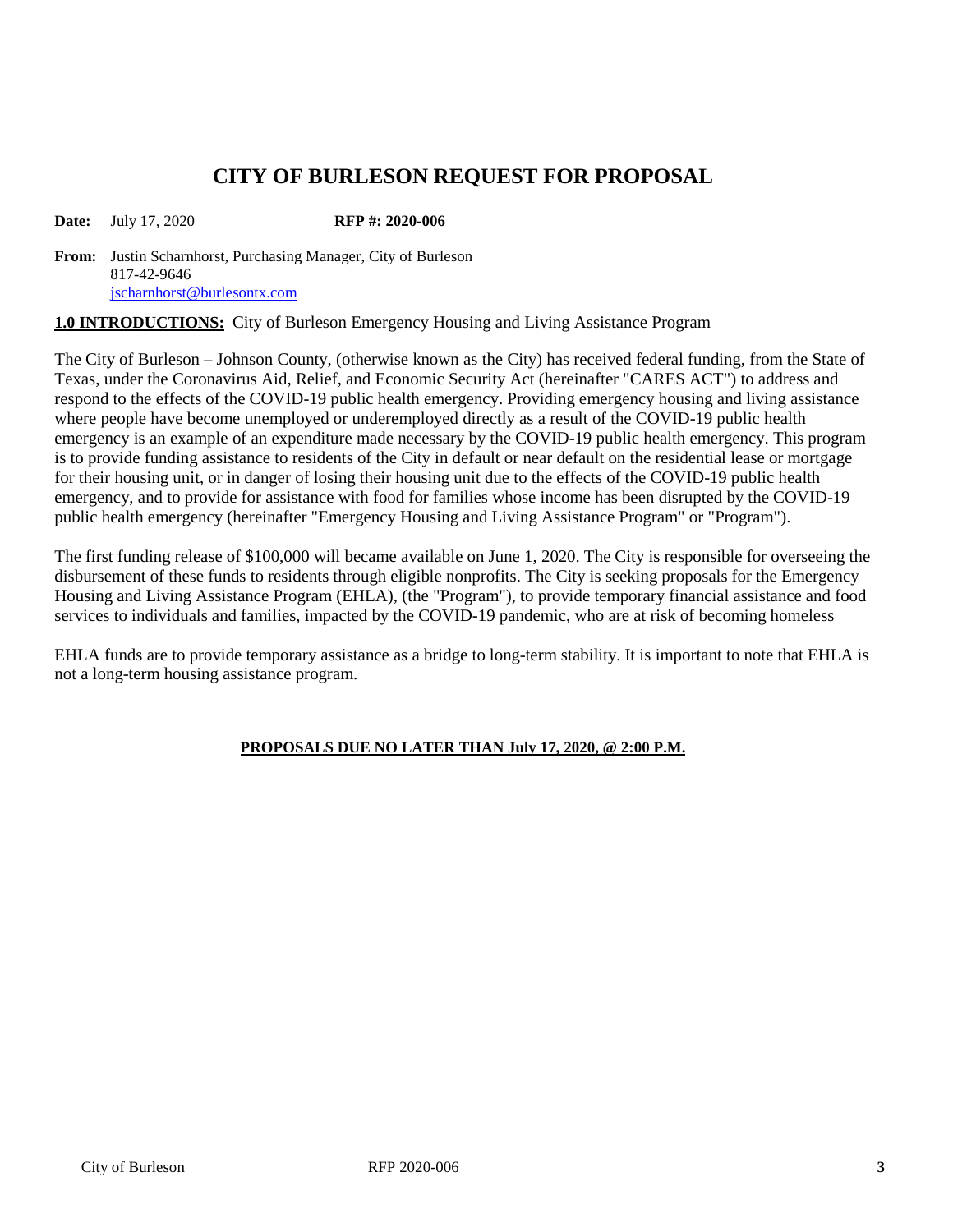**2.0 NOTICE TO AWARD:** Upon review of all PROPOSALS, Purchasing Manager will call awarded Vendor with a verbal 'NOTICE TO PROCEED. 'Notice to Proceed' may be followed by a Purchase Order or Contract. All terms and conditions contained herein will be applied. Additional terms and conditions may be submitted by the Vendor for City approval.

**3.0 ESTIMATED QUANTITIES:** The City does not guarantee to purchase any minimum or maximum quantity and does not contemplate purchasing exclusively during the term of the contract from the successful vendor.

**4.0 CERTIFICATION OF AGREEMENT:** Please indicate below that vendor's Agreement will be subject to and comply with all applicable federal, state, and local laws, ordinances, rules, and regulations.

# **[ ] Yes, We agree [ ] No, We do not agree**

**5.0 INSURANCE:** The Vendor, consistent with its status as an independent contractor, shall carry and shall require any of its subcontractors to carry, at least the following insurance in such form, with such companies, and in such amounts (unless otherwise specified) as City may require:

**5.1. Worker's Compensation and Employer's Liability Insurance,** including All States Endorsement, to the extent required by federal law and complying with the laws of the State of Texas;

**5.2. Commercial General Liability Insurance,** including Blanket Contractual Liability, Broad Form Property Damage, Personal Injury, Completed Operations/Products Liability, Premises Liability, Medical Payments, Interest of Employees as additional insureds, and Broad Form General Liability Endorsements, for at least One Million Dollars (\$1,000,000) Combined Single Limit Bodily Injury and Property Damage on an occurrence basis;

**5.3. Comprehensive Automobile Liability Insurance** covering all owned, non-owned or hired automobiles to be used by the Contractor, with coverage for at least One Million Dollars (\$1,000,000) Combined Single Limit Bodily Injury and Property Damage.

**6. 0 TERM OF CONTRACT AND OPTION TO EXTEND:** Any contract resulting from this RFP shall be effective **through December 30, 2020, or when Federal funding expires.** The City anticipates that the contract shall be renewed under the availability of funds and at the discretion of the City. The following clauses shall be included in the contract:

**6.1. Option Clause**: It is agreed that City will have the option to extend the contract for up to two (2) additional years, in one-year intervals. To exercise this option, the City shall serve notice 30 days before contract termination or to the end of any one-year extension. The Option to Extend will not be considered if funding is unavailable or if the contractor's past performance is not within the industry standard.

#### **6.2. Budget Appropriations**

There is a total of \$230,680 available. For the first round of funding, \$100,000 will be available. If needed, remaining funds will be allocated to the agencies who have shown the most efficient and effective administration of the funds. The following amounts will initially be available in the listed categories. Funds may be reallocated between categories, depending on demand: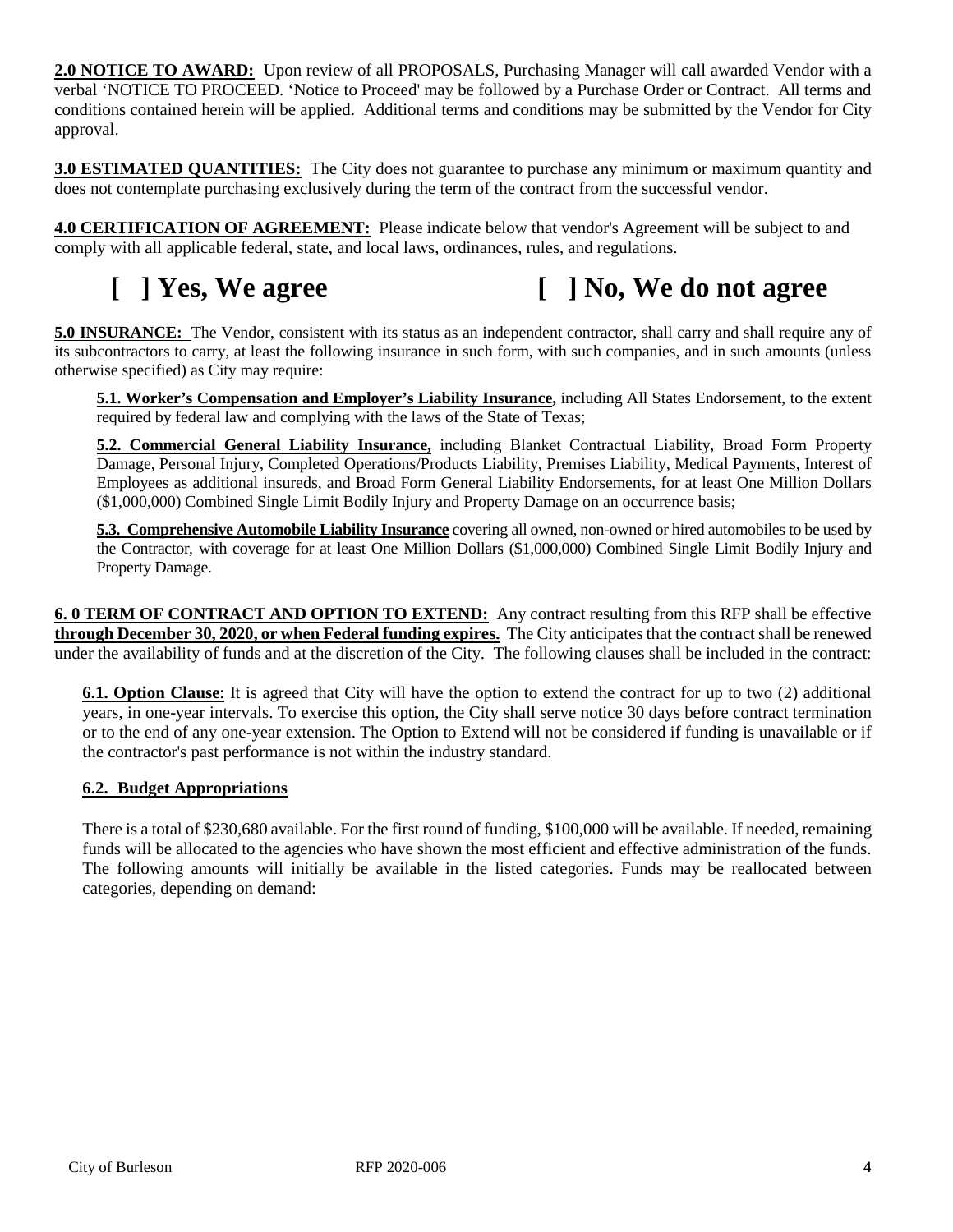Mortgage/Rent/ Assistance Direct - \$190,000 Food Distribution - \$19,709.09 Administrative Costs – not to exceed 10% of the program total. Grand Total - \$230,680

Proposers must submit one proposal detailing a plan for each funding category that will be serviced (Rent/Mortgage, and Food Services) category, along with all of the documents required to be determined responsive.

Successful Proposers will be awarded EHLA funds that will provide direct assistance to eligible Clients; with up to 10% of awarded funds to be available for direct program delivery cost, on a reimbursable basis. Staff funded at 100% by EHLA are required to spend and document 100% of their time on EHLA activities.

Successful Proposer may not charge fees to EHLA program participants. Reimbursable expenses will not exceed 10% of the project in aggregate but must be validated by a per hour rate to be submitted to the City for validation before payment.

Successful Proposers must not make payments directly to program participants, but only to third parties, such as landlords or mortgage holders.

Who is not eligible?

- Households that have already received federal CARES Act money from another agency.
- Families living in units owned by immediate family members. Immediate family ties include (whether by blood, marriage, or adoption) the spouse, parent (including a stepparent), child (including a stepchild), brother, sister (including a stepbrother or stepsister), grandparent, grandchild, and in-laws.
- An assisted property may not be owned by the Proposer or the parent, subsidiary, or affiliated organization of the Proposer.

Financial assistance may not be used to pay for any mortgage cost or costs needed by homeowners to assist with any fees, taxes, or other costs of refinancing a mortgage to make it affordable.

#### **7.0. Residents of City**,

Qualifications require residence to have suffered a loss of job or income of fifty percent (50%) or more and who are currently behind on their mortgage/rental and/or utility payments.

#### **7.1. Definitions**

For this RFP, the following underlined terms shall be defined as follows:

Persons at Risk of Becoming Homeless (Clients): An individual or family currently in housing but at-risk of becoming homeless, due to the effects of the COVID 19 pandemic, in need of a temporary mortgage, rent, utility, or food assistance to prevent homelessness.

Agency Experience: Minimum of 24 months experience as of January 1, 2020, providing mortgage/rental and/or utility assistance, to persons at risk of becoming homeless.

Contract: The written document between the City and a service provider, which contains the terms and conditions of the agreement. The Contract includes a written statement of work or the specifications including special provisions and the proposal. Supplemental changes or agreements about the work, term, price, or other elements of the Contract shall also become a part of the Contract.

Proposal: The written proposal duly submitted to the City, by the person, persons, partnership, company, firm, association, or corporation to perform a contract for work described in the RFP specifications at a specified price.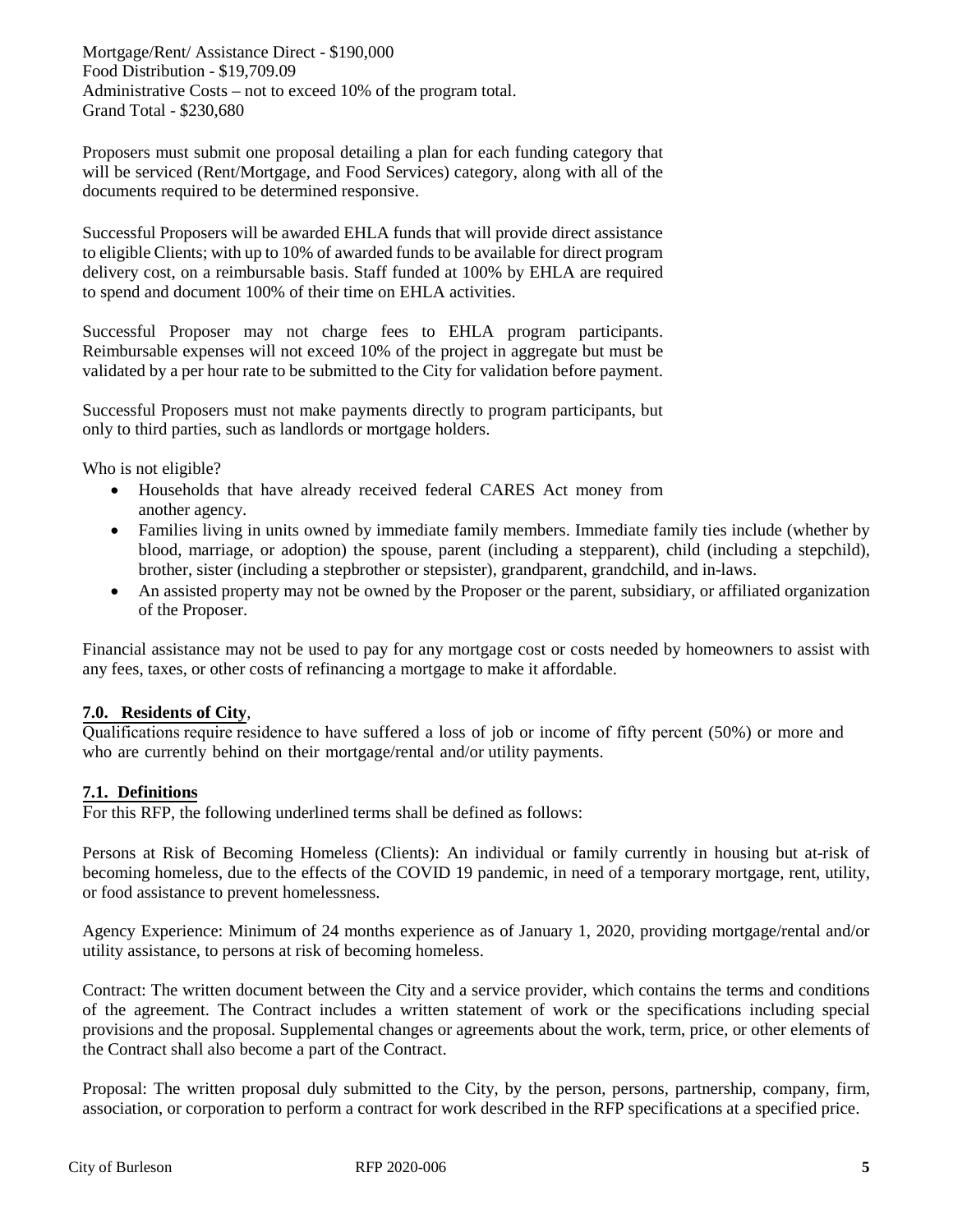Proposer: The person, persons, partnership, company, firm, association, or corporation that submits a written proposal for consideration to perform the work described in the RFP.

#### **8.0 PROGRAM ELIGIBILITY**

It is not expected that all program participants will experience the same level of need or receive the same level of support. To receive EHLA services, individuals and families must meet the following minimum criteria:

• Individual or household must have an initial consultation, in person or remotely, with a case manager or authorized representative who can determine the appropriate level of assistance.

• Individual or household must provide documentation of a reduction in financial resources/income, of 50% or greater, due to the COVID-19 on or after March 1, 2020, and the status of the late rent/ mortgage or utility bills.

#### **9.0 PROPOSER'S RESPONSIBILITY**

#### **9.1 Data Collection and Reporting Requirements**

The Proposer must maintain Client data and documentation of the event that caused the household's income to be reduced due to the COVID-19 Pandemic at time entry into the City EHLA Program.

Proposers must submit monthly reports to the City using the City's EHLA Monthly Report Form five business days after the month's end via electronic form.

#### **9.2 Client Intake/Case Management**

The Proposer must interview and verify the Proposals and experience of the case manager or case managers. The Proposer must also supervise the case manager.

#### Case managers must ensure that Clients are:

- Evaluated and assessed for needs.
- Providing appropriate verification that the Client lives within the City of Burleson and Johnson County, not within the City of Fort Worth or Tarrant County.
- Referred to other agencies to provide wrap-around social services.
- The case manager must obtain/secure all documentation necessary to prove the event that occurred during COVID- 19 that has caused the reduction in income, verification of rent/mortgage assistance due, income eligibility, and verification of non- retirement assets of program participants.

#### **10.0 CITY's RESPONSIBILITY**

The City will provide technical assistance to successful Proposer on local requirements.

Funds for a mortgage and rental assistance will be granted 50% at contract signing, with the remaining dispersed upon the completion of expenditures of initial funding. The direct costs of program delivery (10%) will be disbursed on a reimbursable basis. The City will pay Proposer on a cost-reimbursement basis for eligible activities. Support documentation for expenses associated with the activity and City Monthly EHLA report must be submitted.

The City will provide the necessary forms for Clients to complete electronically and to report on Clients assisted with EHLA funds.

To encourage Accountability, the City will monitor, at a minimum monthly, successful Proposer's collection of eligibility documentation.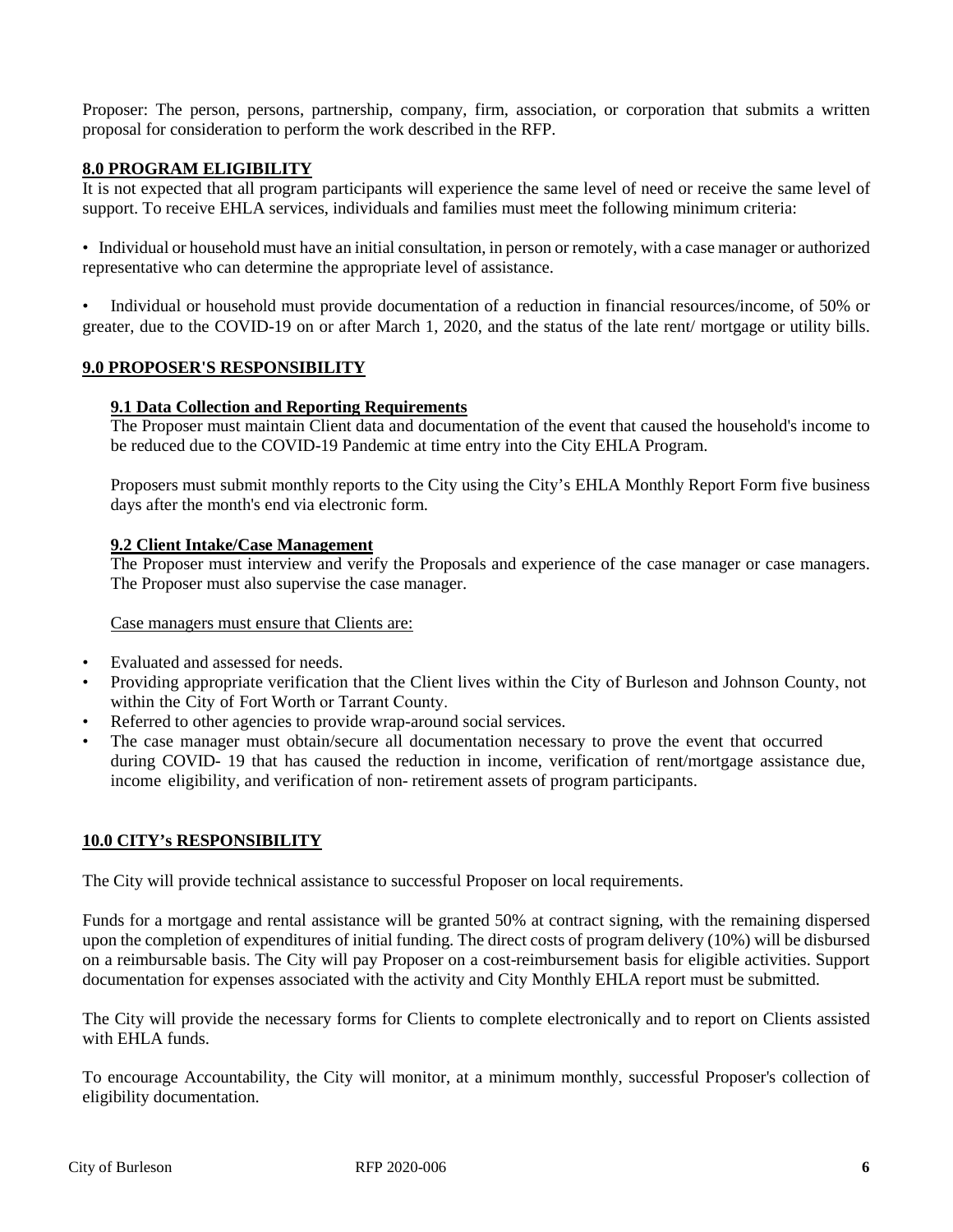To encourage Transparency the City staff will require Proposer (appropriate staff) to attend meetings as needed.

To ensure both Accountability and Transparency City will closely monitor successful Proposer's data collection, documentation of selection process, and documentation of how funding decisions were made.

#### **11.0 INSTRUCTIONS TO PROPOSERS**

Proposers must have sufficient finances and resources to provide the services requested in the RFP. Costs directly related to the implementation of the grant, including case manager's salaries and benefits, will be reimbursed at an amount not to exceed 10% of the grant amount (direct services provided). All other funds must be expended directly to benefit the Client. All costs must be identified in the Proposal. All Proposers must be able to legally conduct business in the state of Texas. This section, "Instructions to Proposers", outlines the general conditions under which the Proposal shall be made as well as for instructions on how to prepare and submit the proposal to the City. It also outlines the procedure that will be followed in selecting the successful Proposals and in completing a contract award.

#### **11.1 Eligible Activities:**

For this RFP, EHLA funds will be utilized for the provision of (1) financial assistance and (2) distribution of food gift cards.

Agencies that receive EHLA funds will be not required to provide a dollar-for-dollar match. No match is required.

EHLA grant amounts may be used for one or more of the following activities:

#### **11.2 Financial Assistance:**

Financial assistance is limited to the following activities: short-term rental and mortgage assistance, utility payments (excluding municipal services such as water), food distribution. Assisted property may not be owned by the subgrantee or the parent, subsidiary, or affiliated organization of the subgrantee.

Short-term rental, and mortgage, may not exceed 4 months with a maximum award of \$1,400 provided per Household. Initial funding cannot exceed four (4) months of documented expenses, not to exceed \$1,400 per month or \$1,400 in total. Subsequent assistance may be given. No participant may receive more than 4 months of total assistance or \$5,600, whichever is less. NO MORE THAN \$5,600 MAY BE PROVIDED TO A HOUSEHOLD, REGARDLESS OF ELIGIBILITY IN ALL THREE ASSISTANCE CATEGORIES.

Staff salaries for staff providing any of the services identified in the Financial Assistance category may be charged to this category. Timesheets must be kept to account for the time spent in this category.

Direct Program costs, including staff salaries and benefits, and may not exceed 10% of Direct Services provide to Clients and must be approved by the Cities, on a reimbursable basis.

#### **11.3 Food Assistance:**

Food assistance may be provided in the form of food vouchers from a food pantry or a store for not more than \$146.00 per month up to four months per family.

#### **11.4 Ineligible Activities:**

Ineligible activities include, but are not limited to, direct payment to individuals, financial assistance or services to pay for expenses that are available through other CARES Act programs, including childcare and employment training. Funds may not be used to pay for construction or rehabilitation; credit card bills or other consumer debt; car repair or other transportation costs; travel costs; medical or dental care or medicines; clothing and grooming; home furnishings; pet care; entertainment activities; work or education-related materials; and cash assistance to program participants. Funds may not be used to develop the discharge-planning program in mainstream institutions such as hospitals, jails, or prisons. Funds may not be used to pay for certifications, licenses, and general training classes. Programs may not charge fees to EHLA program participants. All funds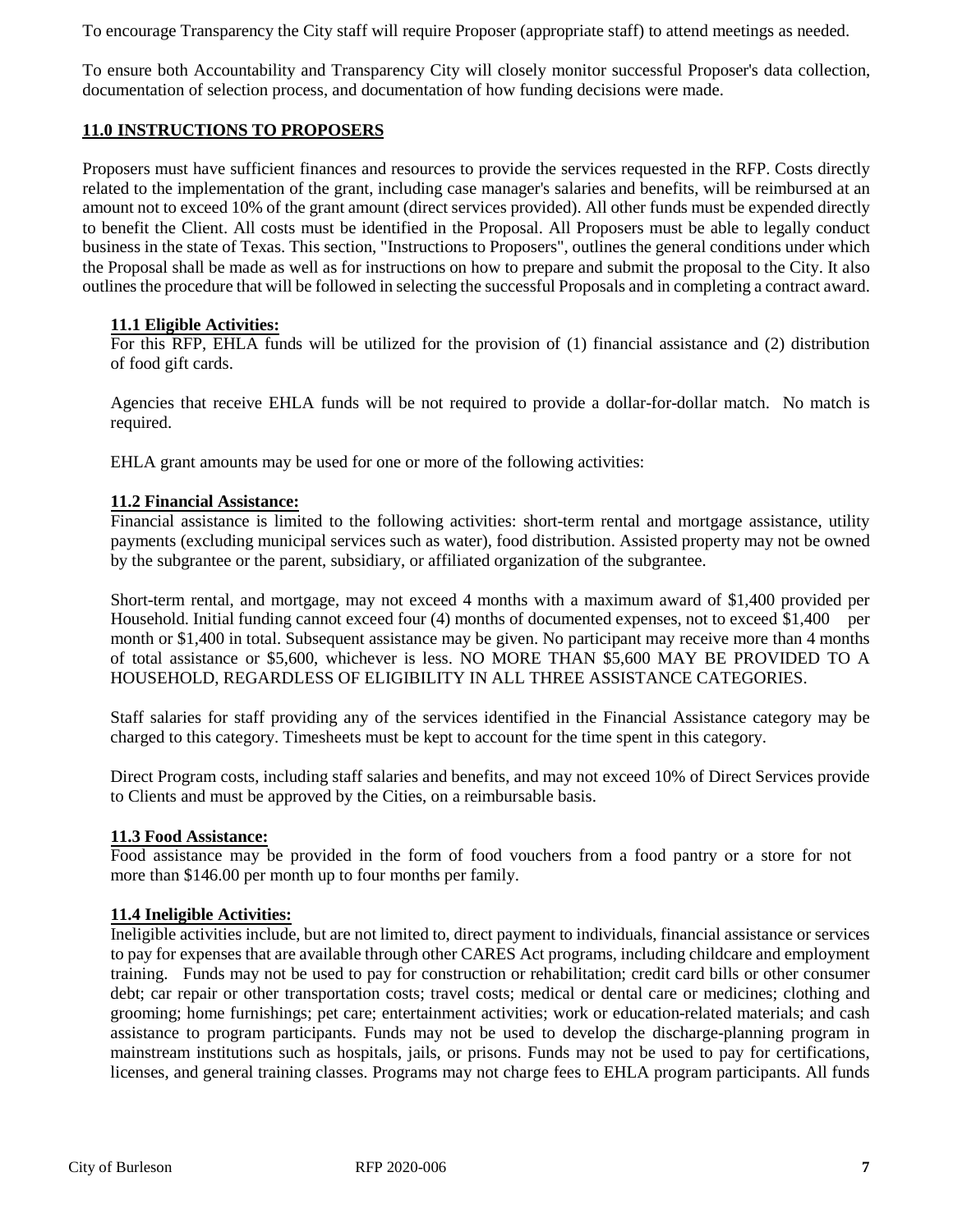(checks, no cash) must be issued to a third party, such as a landlord.

EHLA funds shall not be utilized for direct payments to individuals; to support inherently religious activities such as worship or religious instruction; or to rehabilitate or repair buildings such as sanctuaries, chapels, and other rooms that a congregation uses as its principal place of worship.

EHLA funds shall not be used for application for Federal funds or un-programmed funds. EHLA funds shall not be used for recruitment or on-going training of staff, depreciation, advertisement, entertainment, conferences, or retreat, public relations, advertising, bad debts/late fees, or mortgage payments of the sub-recipient organization.

#### **11.5 Proposal Contents:**

All responses to the RFP will be submitted electronically to https://burlesontx.bonfirehub.com/login by 2:00 P.M. on Friday, July 17, 2020, and will include the following information:

Complete Organization Information, Form 1.

A copy of the 2018 tax return (990) to prove non-profit status.

Organization History and Experience Narrative

Provide a clear and concise description of your Organization and relevant experience providing program services as of January 1, 2020.

Summarize the history and purpose of the Organization to include the number of years in service. The organization must have at least Twenty Four (24) months of prior experience in providing the services requested in this RFP.

Provide names and/or position titles of persons responsible for the administration of this grant.

#### Staffing and Licensing:

Include information on current staff size and the educational background and work experience of key program and administrative management staff. State the qualifications of staff members who will carry out the operations of the Program. If staff positions need to be filled, explain when and how they will be filled. Staff funded at 100% by this Program can work only with EHLA Clients and must maintain a timesheet that documents and substantiate work performed. Staff funded at less than 100%, must document the number of hours worked on the program or the agency must have a cost allocation plan in place to distribute expenses among various funding sources.

#### Plan:

Describe how your organization will make decisions on program participation and funding.

Describe how your organization will perform in administering the EHLA services and in meeting the purpose of the EHLA funds. Describe how the effectiveness of program operations and assistance rendered to program participants will be evaluated. Describe how often the evaluation will occur and how data will be used to make improvements to the EHLA program.

Describe your organization's capacity and experience that will enable you to effectively operate the EHLA funded program. Also, explain why the proposed application should be funded.

- Agency must demonstrate the ability to serve at least 35 families over 4 months.
- Program Budget
- A complete budget for EHLA funds, including all funding sources.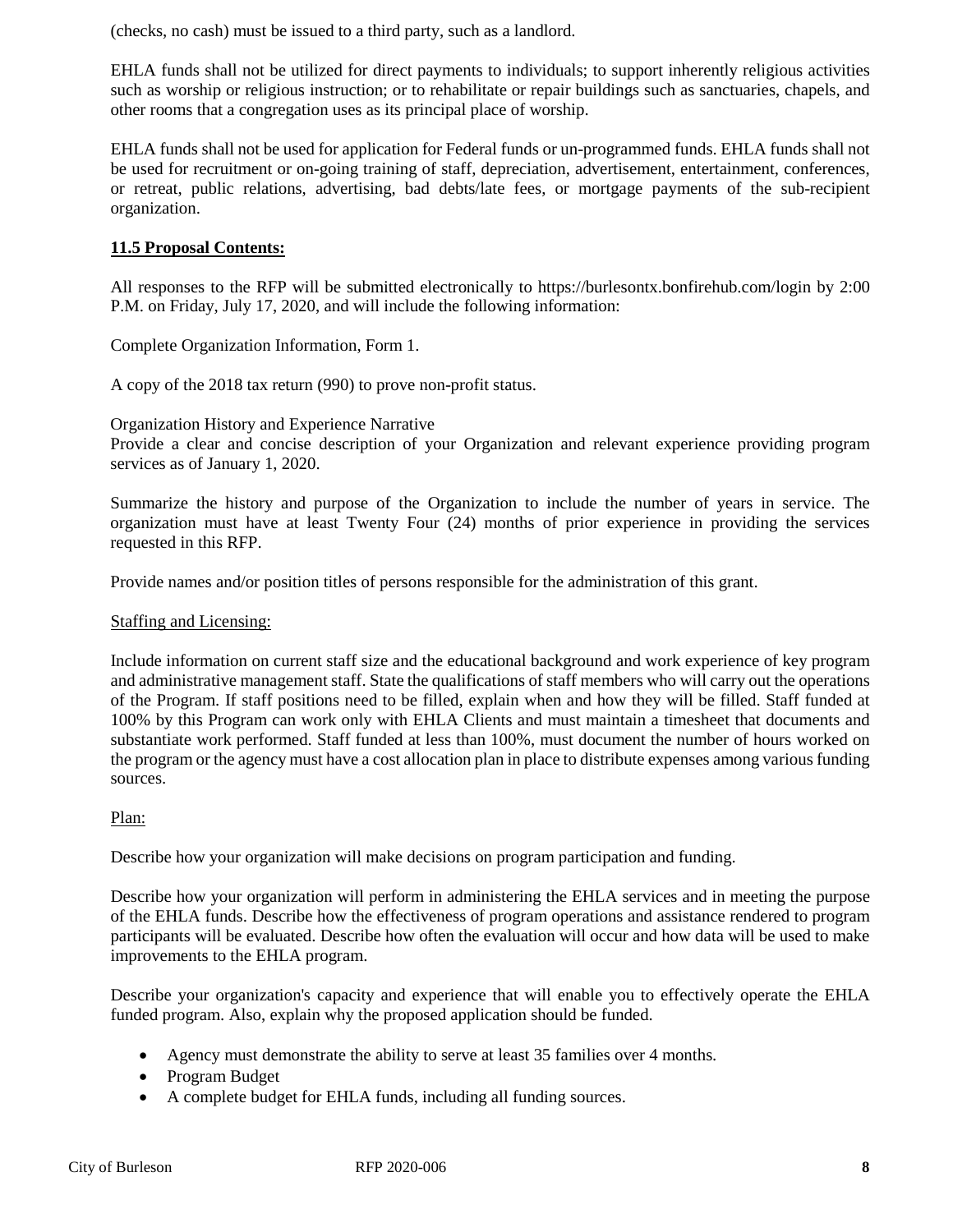#### **11.6 Other Funding Sources:**

Identify all other funding sources (s) dedicated to the Program and tell whether those funds are committed. Other funding sources dedicated to the Program should be sufficient to cover the cost of the Program not proposed to be paid by the City funding in the Program-Budget. Also, identify the use of any volunteers and how they will be solicited and trained.

#### **11.7 Financial Statements:**

Include a copy of financial statements for the current fiscal year including the most recent quarter preceding the Proposer's submission in response to this RFP.

#### **11.8 Coordination of Efforts:**

Describe what types of services your organization will coordinate with other service providers to meet the various needs of persons to be served with EHLA funds.

#### **11.9 Proposal Evaluation:**

A proposal may be declared non-responsive if any of the items listed on the Responsiveness Checklist are not received, a standard which the City believes necessary to accomplish the goal in the procurement of services requested in this RFP.

#### **11.10 Proposal Selection:**

The City may determine that zoom meetings or conference calls are required to make proposal selections.

The award, if any, shall be to the responsible Proposer, whose Proposal most demonstrates administrative capacity.

The contract award is subject to approval and funding by the City. The City reserve the right to begin contract negotiation with one or more of the finalists. The Proposer could be required to execute a contract with the City Attorney's Office. This RFP does not commit the City to award any contract, and the City reserves the right to reject any Proposals or waive irregularities.

#### **12.0 EHLA REQUIREMENTS**

Proposer understands that the successful Proposer will be provided funding under the RFP with EHLA funds received from the City and agrees to comply with all applicable city, state, and federal laws, EHLA regulations, and all other regulations as determined by the City.

#### **12.1 Records Retention and Audit Requirements**

The successful Proposer shall comply with the audit requirements set forth below. During the term of the contractual agreement and for three (3) years following termination of the contract or until completion of any litigations, claims or audits, whichever is later, Proposer agrees to provide the City any of their duly authorized representatives, with access to all books accounts, records, reports, files, and other papers or property.

The City may, at its sole discretion, request repayment of funds to the Proposer or subgrantee pending receipt and acceptance of required reports.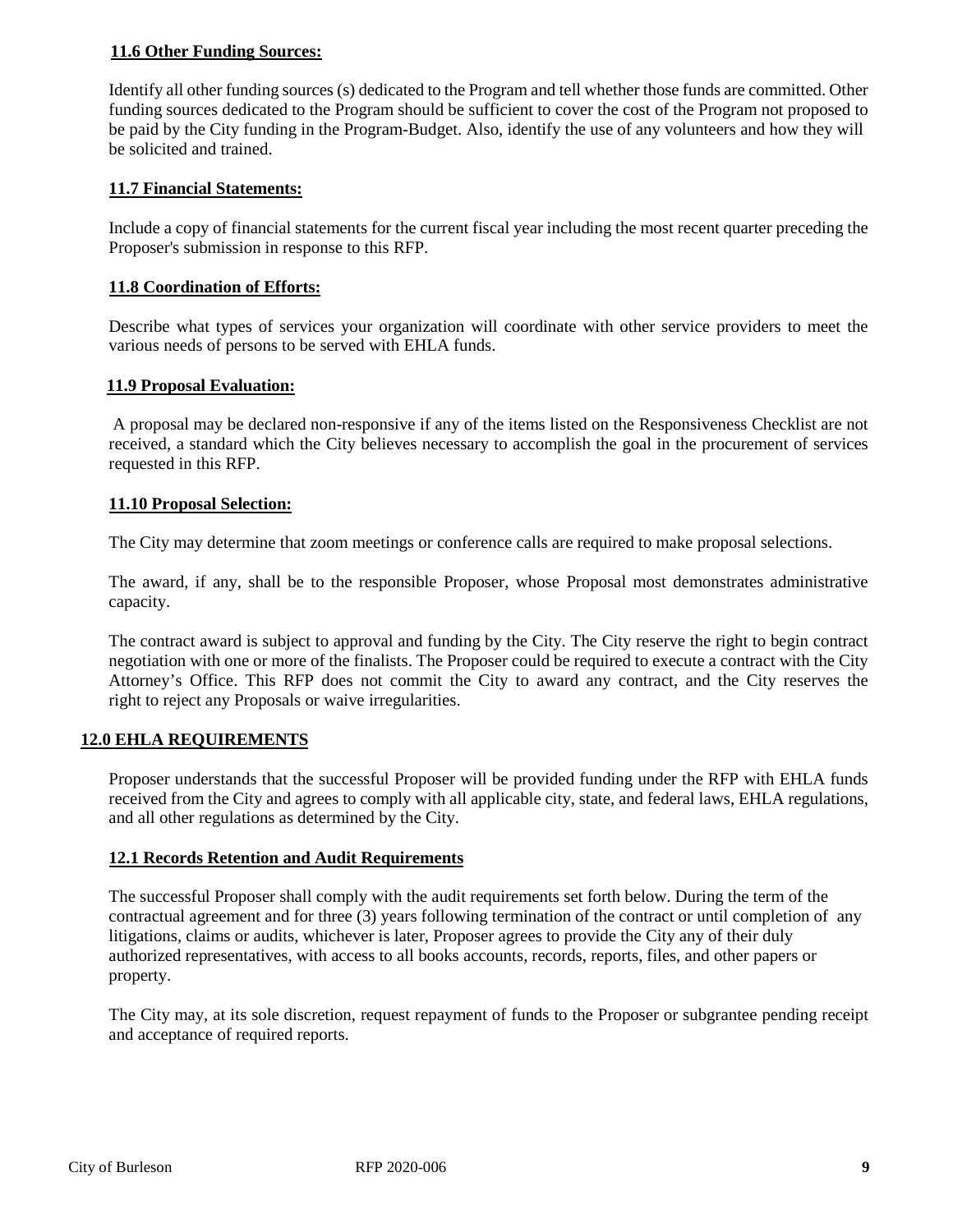#### **12.2 Monitoring Reviews**

The City will conduct at minimum monthly monitoring reviews of the successful Proposer's program and fiscal operations per the Cities Compliance and Evaluation Guidelines.

#### **12.3 Information on Request for Proposal (RFP)**

Pre-proposal and Informational Conferences

The City shall hold a virtual, pre-proposal, informational conference with potential Proposers concerning our requirements. Be advised, however, that verbal agreements or representations are not binding on the city. The meeting will be July 10 at 9:00 a.m. CST. Call or email the Purchasing Manager at [jscharnhorst@burlesontx.com,](mailto:jscharnhorst@burlesontx.com) or 817-426-9646 to receive an invitation to the Microsoft Team's Meeting.

#### **13.0 DISQUALIFICATION OF PROPOSERS:**

- Lack of administrative capacity or experience to manage the grant
- Reason to believe collusion exists among the Proposers;
- The Proposer is involved in any litigation against the City of Burleson; or
- Reason to believe a conflict of interest exists.

#### **14.0 SUMMARY OF HOUSEHOLD REQUIREMENT**

- Rental, mortgage assistance for expenses incurred after March 1, 2020
- Residents will be able to apply online and will be assigned to a nonprofit
- The program is NOT first-come, first-serve. The program runs through December 30, 2020
- Document hardship
- Unemployment verification
- Last three pay stubs after March 1, 2020- documenting a minimum 50% decrease in pay
- Furlough letter
- Personal Identification TDL, Social security, passport or another official document
- A resident of the City of Burleson Johnson County
- Document mortgage and rental expenses

#### **15.0 CRITERIA FOR FOOD ASSISTANCE**

- Residents will apply directly with nonprofits
- "Participating" nonprofits will review documentation, process applications and will approve or deny payment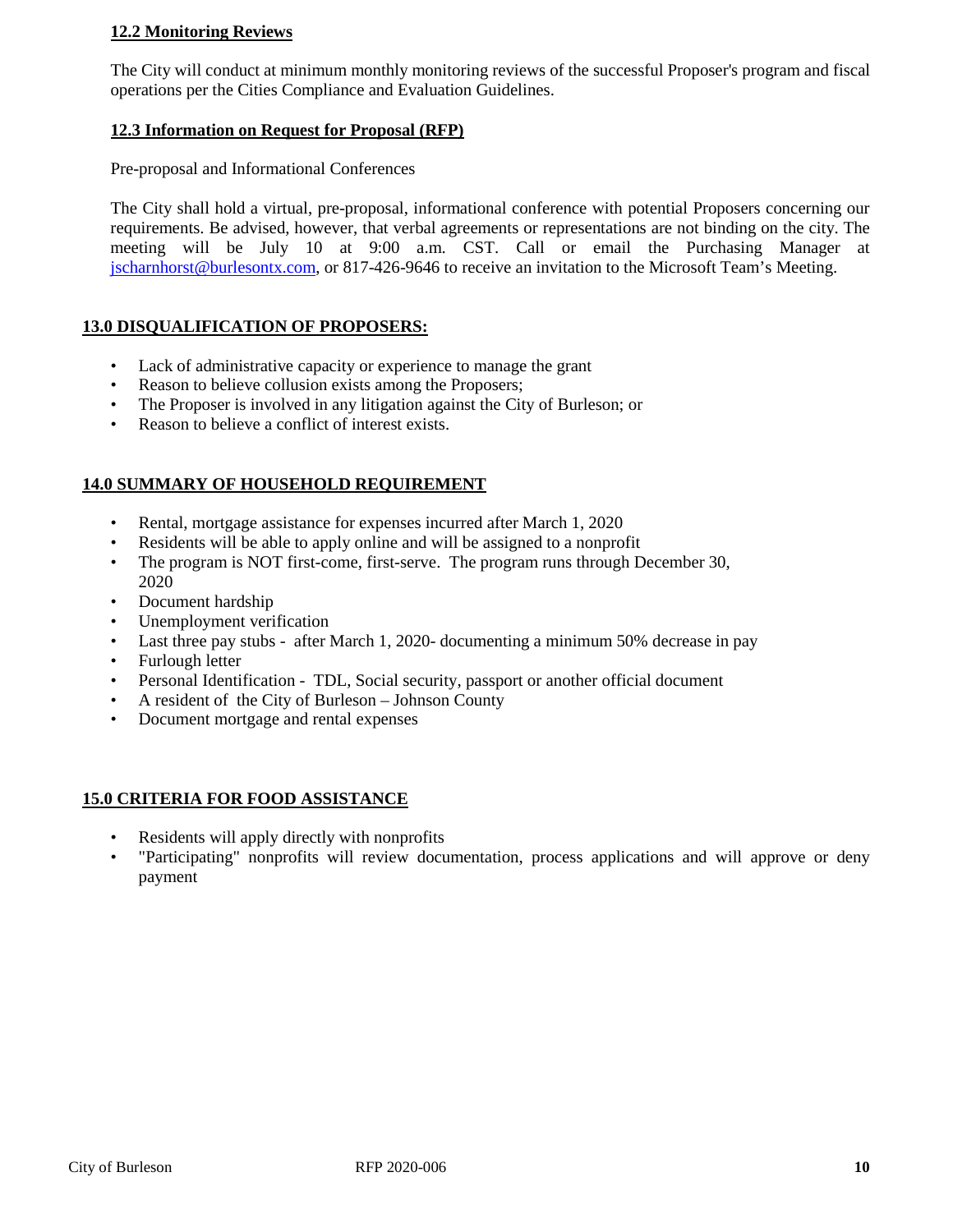| 1. Legal Name of Organization:<br>Mailing Address (if different from physical address): |  |  |  |
|-----------------------------------------------------------------------------------------|--|--|--|
| <b>Contact Person:</b>                                                                  |  |  |  |
| Phone:                                                                                  |  |  |  |
| Title:                                                                                  |  |  |  |
| E-Mail:                                                                                 |  |  |  |
| 2. Program Title:                                                                       |  |  |  |
|                                                                                         |  |  |  |
| 3. Organizational Structure: (Check applicable box)                                     |  |  |  |
| D Public Agency                                                                         |  |  |  |
| D Private, Non-profit<br>D Private, For-profit                                          |  |  |  |
| D Partnership or Joint Venture<br>D Other:                                              |  |  |  |
| Organization Federal Tax ID Number: 3a. SAMS Number:                                    |  |  |  |
| <b>DUNS Number:</b>                                                                     |  |  |  |
| (Agency not required to have items under 3a. but will be expected to                    |  |  |  |
| 4. Agency Approval: By signing below, Authorized Signature certifies                    |  |  |  |
| that Organization has read the entire RFP and provided true and correct                 |  |  |  |
| information in Organization's Proposal submission. The signer of this                   |  |  |  |
| form certifies that he/she is authorized to bind the Organization.                      |  |  |  |
|                                                                                         |  |  |  |
|                                                                                         |  |  |  |
|                                                                                         |  |  |  |
| 5. Attach a copy of IRS letter of 2018                                                  |  |  |  |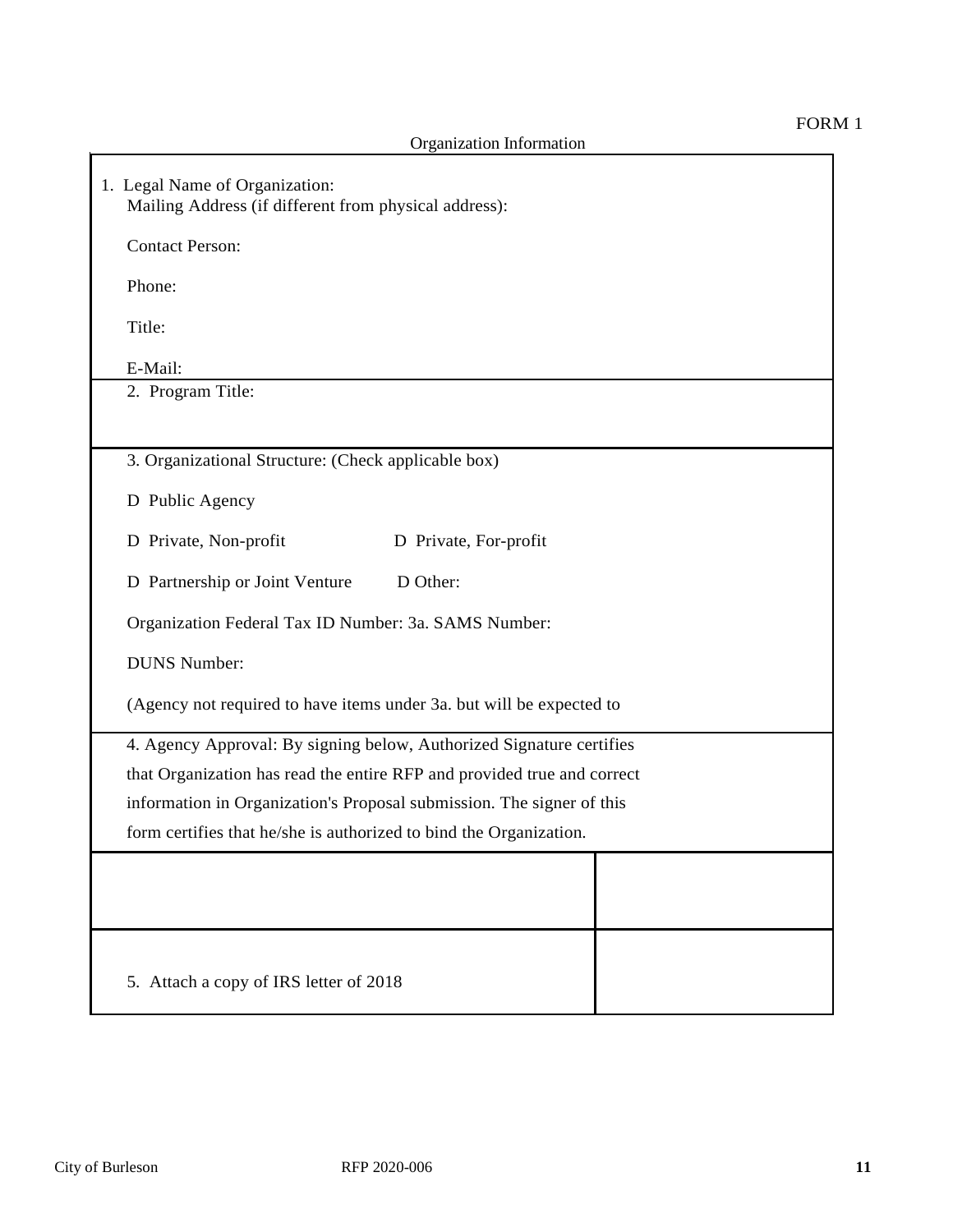FORM 2

#### **AGENCY NAME:**

|                     | Organization Administer City of Burleson Residential COVID grant: |                            |        |      |         |       |       |   |
|---------------------|-------------------------------------------------------------------|----------------------------|--------|------|---------|-------|-------|---|
| Client List Tracked |                                                                   |                            |        |      |         |       |       |   |
| Week of             |                                                                   |                            | , 2020 |      |         |       |       |   |
|                     |                                                                   |                            |        |      |         |       |       |   |
|                     |                                                                   |                            |        |      |         |       |       |   |
|                     | List of Clients Administered                                      | Appd \$/Monthly Assistance |        | Date |         |       |       |   |
|                     |                                                                   | Rental/Mortage   Food      |        | Food | Housing | Admin | Total |   |
|                     |                                                                   |                            |        |      |         |       |       | 0 |
|                     |                                                                   |                            |        |      |         |       |       |   |
|                     |                                                                   |                            |        |      |         |       |       |   |
|                     |                                                                   |                            |        |      |         |       |       |   |
|                     |                                                                   |                            |        |      |         |       |       |   |
| 6                   |                                                                   |                            |        |      |         |       |       |   |
|                     |                                                                   |                            |        |      |         |       |       |   |
| 8                   |                                                                   |                            |        |      |         |       |       |   |
| 9                   |                                                                   |                            |        |      |         |       |       |   |
| 10                  |                                                                   |                            |        |      |         |       |       |   |

|  | <b>4 Month Cost Allocation</b> |
|--|--------------------------------|
|  |                                |

#### **Timesheet** Organization Administer City of Burleson Residential COVID grant: Timesheet Week of **the contract of the contract of the contract of the contract of the contract of the contract of the contract of the contract of the contract of the contract of the contract of the contract of the contract of the c** Date: ex. 8/7 Tuesday Wednesday Thursday Friday Saturday Sunday List of Clients Administered during week7:00 AM 1 2 8:00 AM 3 3 3 3 4 4 5 6 7 7 8 3 4 5 7 8 7 8 7 8 7 9 3 4 5 7 8 7 8 7 8 7 8 3 4 5 8 7 8 7 8 7 8 7 8 7 8 7 8 7 8 1 4 . . . . . 9:00 AM 5 6 10:00 AM **7** 8 11:00 AM 9 10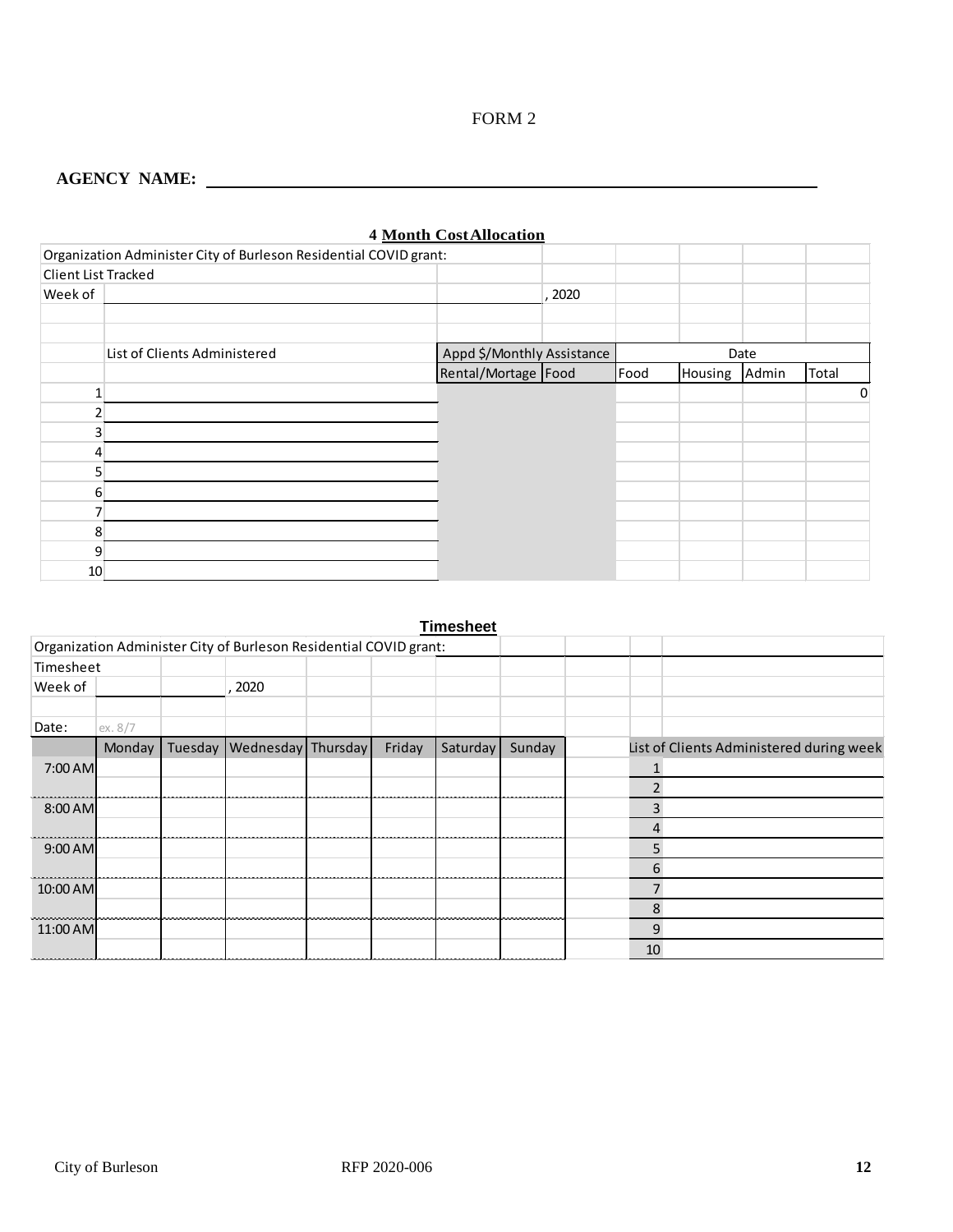#### Attachment A - Emergency Housing and Living Assistance Program

Proposal and Evaluation Criteria - Evaluation Sheet

Type of assistance willing to distribute:

(Select): Housing Assistance \_\_\_\_ Utility Assistance \_\_\_\_ Food Distribution \_\_\_\_

#### **PROPOSER INFORMATION:**

Organizational History 10%

- Proposer provided a description of the services provided by the agency.
- Proposer provided a history of the agency.
- Proposer provided a description of experience on similar projects.

Qualifications and Staffing 20%

- Describe your organization's capacity and experience that will enable you to effectively operate the EHLA funded program.
- Proposer indicated that case management will be provided by one (1) or more Full-time caseworkers and at least three (3) years of experience providing case management.

Work Plan 30%

- Describe how your organization will perform in administering the EHLA services and in meeting the purpose of the EHLA funds.
- Describe how the effectiveness of program operations and assistance rendered to program participants will be evaluated.
- Describe how often the evaluation will occur and how data will be used to make improvements to the EHLA program.
- Describe your organization's capacity and experience that will enable you to effectively operate the EHLA funded program.

Overall quality of proposal 20%

- Proposal was legible single-spaced and was easy to read (i.e. headings).
- Documentation/length of recordkeeping

Previous Grant Experience 20%

• List any previous grant that was applied for, and received. Including total funding amount.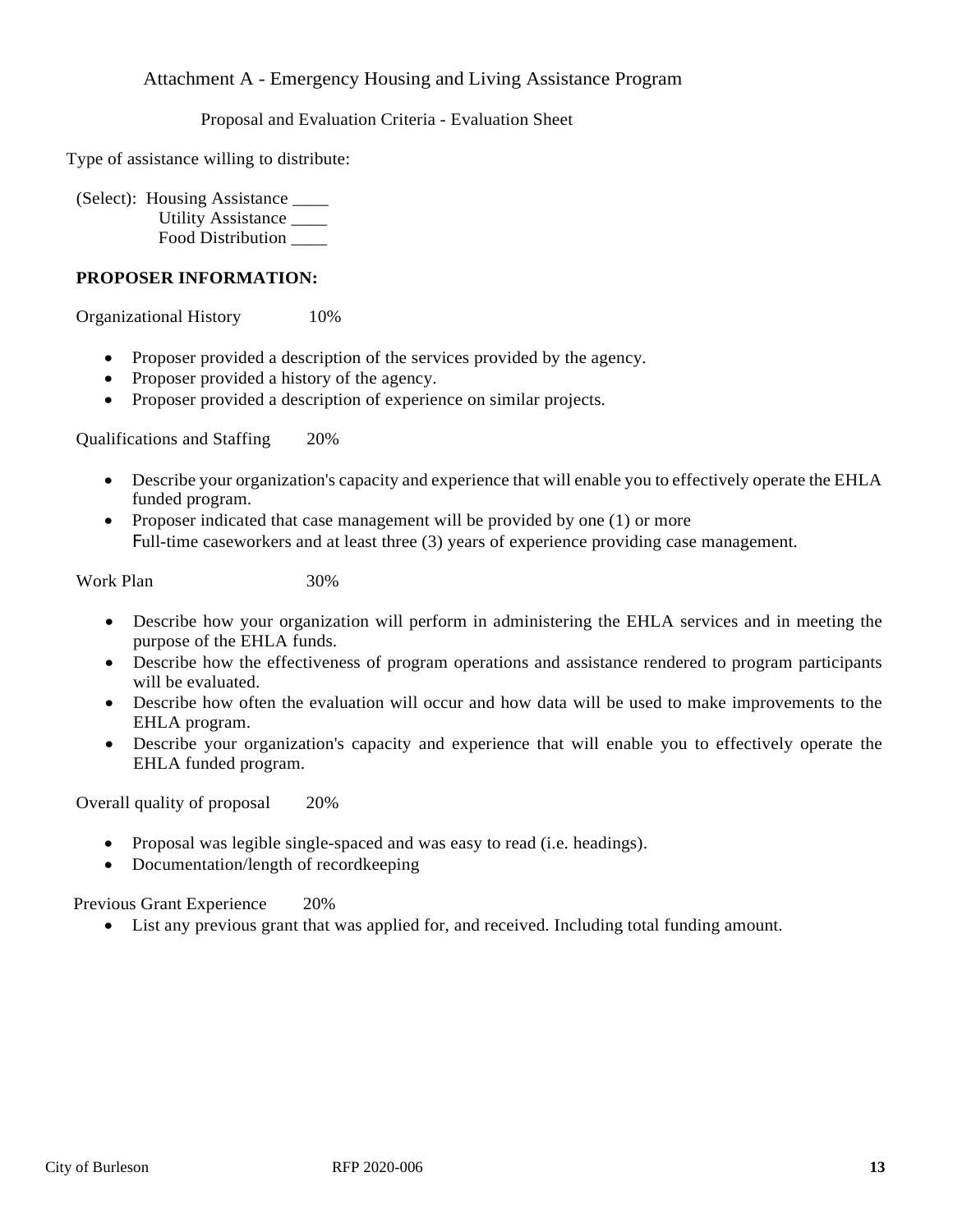### Attachment B – Request for Proposal Emergency Housing and Living Assistance Program Responsiveness Checklist

#### **Name of Project:**

Your Request for Proposal (RFP) will be reviewed for responsiveness. Please complete this form with signature and date and submit with your proposal.

To be considered responsive, all of the following items must be included in the RFP. If an RFP does not contain any one of these items, it will be considered to be non-responsive, and will not be considered for funding. The Applicant will be notified of that determination in writing.

#### *Proposers are strongly encouraged to review the list below and the RFP requirements, to ensure that the Proposal includes each of these items.*

#### **Name of Proposer:**

| <b>Description of Item</b>                                                                                    | Yes or No |
|---------------------------------------------------------------------------------------------------------------|-----------|
| Forms 1 - Organization Information                                                                            |           |
| 2018 Tax Return 990                                                                                           |           |
| Organization History and Experience Narrative                                                                 |           |
| (evidencing at least 36 months of experience in assisting<br>the homeless or those at risk of being homeless) |           |
| Names and/or position titles of persons responsible for<br>the administration of this grant.                  |           |
| Work Plan                                                                                                     |           |
| Program Budget (Form 2)                                                                                       |           |
| List of Funding Sources (\$5,000 +)                                                                           |           |
| Current financial statements (most recent quarter and YTD)                                                    |           |
| Attachment A - Proposal Evaluation Criteria -                                                                 |           |
| Section 1 Completed by Applicant                                                                              |           |
| Attachment B - Responsive Checklist                                                                           |           |
| Attachment - Zip Codes                                                                                        |           |

This Proposal is: [ ] Responsive [ ] Non-responsive

#### Staff Signature:

- - - - - - - - - - - - - - - - Date: \_\_\_\_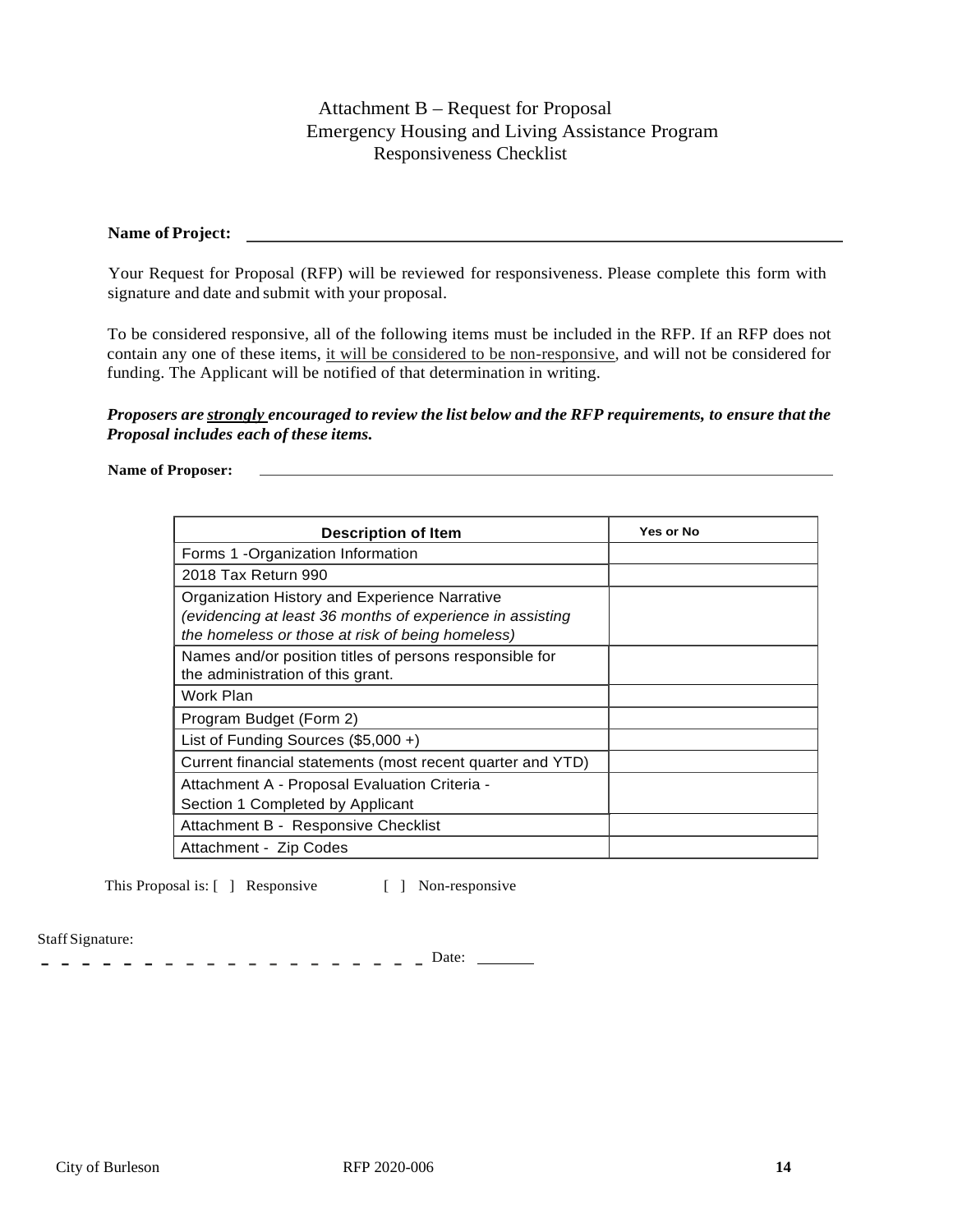#### **Attachment D – Vendor Information**

#### **RFP#2020-006 Emergency Housing and Living Assistance Program**

#### **1. SUBMITTING VENDOR INFORMATION:**

|                                                                                                                                                                                                                                |                                                                                                                                                                                                                               |  | Date: $\qquad \qquad$                   |
|--------------------------------------------------------------------------------------------------------------------------------------------------------------------------------------------------------------------------------|-------------------------------------------------------------------------------------------------------------------------------------------------------------------------------------------------------------------------------|--|-----------------------------------------|
|                                                                                                                                                                                                                                |                                                                                                                                                                                                                               |  |                                         |
| Vendor Physical Address: New York and Separate and Separate and Separate and Separate and Separate and Separate and Separate and Separate and Separate and Separate and Separate and Separate and Separate and Separate and Se |                                                                                                                                                                                                                               |  |                                         |
|                                                                                                                                                                                                                                |                                                                                                                                                                                                                               |  |                                         |
|                                                                                                                                                                                                                                |                                                                                                                                                                                                                               |  | $\begin{tabular}{c} TIN: \end{tabular}$ |
|                                                                                                                                                                                                                                | Owner Email: 2008. [2016] [2016] [2016] [2016] [2016] [2016] [2016] [2016] [2016] [2016] [2016] [2016] [2016] [2016] [2016] [2016] [2016] [2016] [2016] [2016] [2016] [2016] [2016] [2016] [2016] [2016] [2016] [2016] [2016] |  |                                         |

**2. SUBMITTAL REQUIREMENTS::** Proposals must be submitted electronically through Bonfire and received by **July 17, 2020, at 2:00 p.m**. Please visit **<https://burlesontx.bonfirehub.com/login>** and register for this free service. Once an account is created, the proposal can be submitted electronically via Bonfire by selecting the appropriate Identification and following submittal instructions.

3. Compliance with HB 89: Proposer agrees per HB 89 vendor shall not boycott Israel at any time while providing products or services to the City of Burleson.

### **[ ] Yes, we agree [ ] No, we do not agree [ ] N/A**

4. Compliance with SB 252: Proposer agrees per SB 252 vendor shall not do business with Iran, Sudan, or a foreign terrorist organization while providing products or services to the City of Burleson.

**[ ] Yes, we agree [ ] No, we do not agree**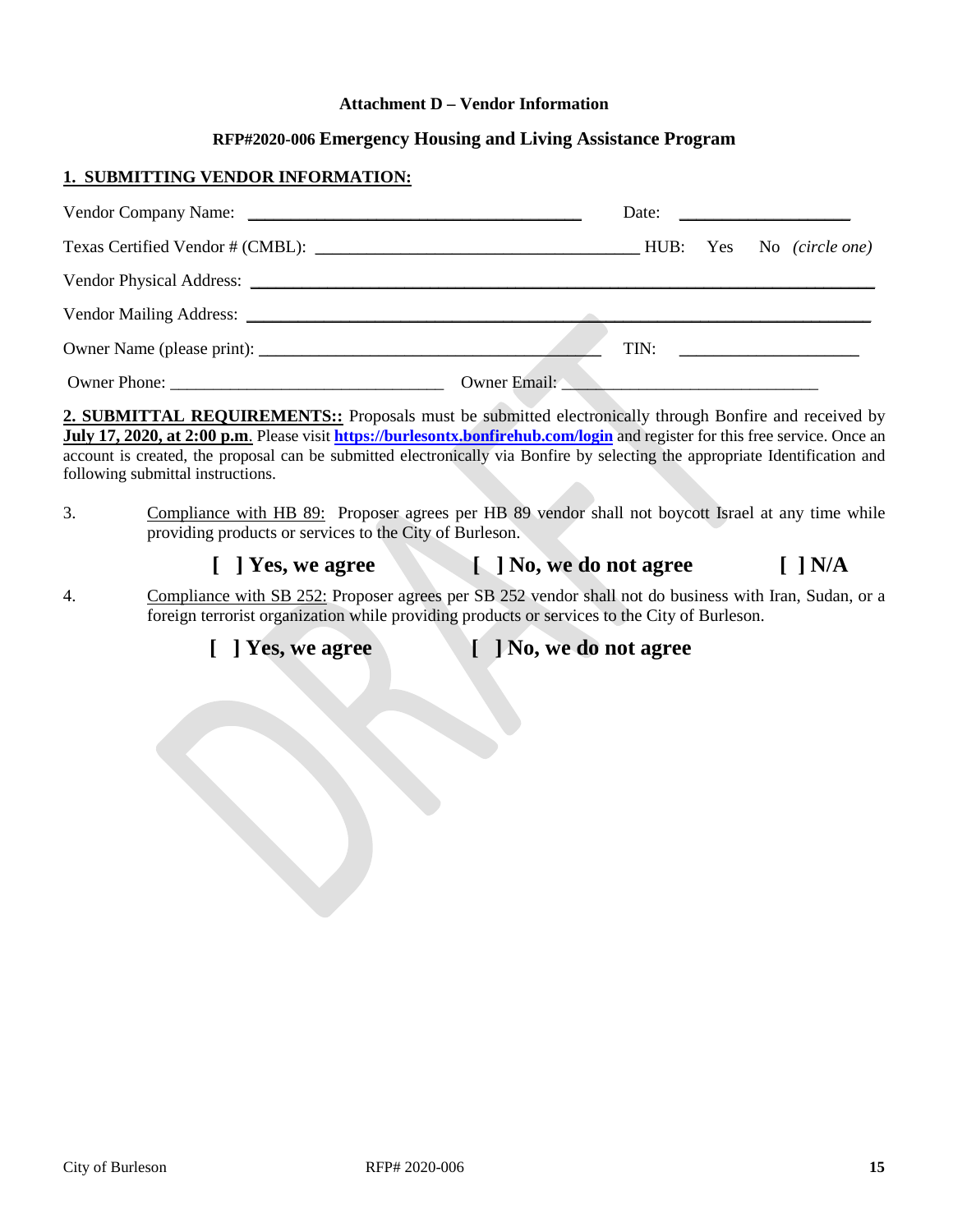#### **INFORMATION REGARDING VENDOR CONFLICT OF INTEREST QUESTIONNAIRE**

**WHO:** The following persons must file a Conflict of Interest Questionnaire with the City if the person has an employment or business relationship with an officer of the City that results in taxable income exceeding \$2,500 during the preceding twelve-month period, or an officer or a member of the officer's family has accepted gifts with an aggregate value of more than \$250 during the previous twelve-month period and the person engages

in any of the following actions:

- 1. contracts or seeks to contract for the sale or purchase of property, goods or services with the City, including any of the following:
	- a. written and implied contracts, utility purchases, purchase orders, credit card purchases and any purchase of goods and services by the City;
	- b. contracts for the purchase or sale of real property, personal property including an auction of property;
	- c. tax abatement and economic development agreements;
- 2. submits a bid to sell goods or services, or responds to a request for proposal for services;
- 3. enters into negotiations with the City for a contract; or
- 4. applies for a tax abatement and/or economic development incentive that will result in a contract with the City

**EXCLUSIONS:** A questionnaire statement need not be filed if the money paid to a local government official was a political contribution, a gift to a member of the officer's family from a family member; a contract or purchase of less than \$2,500 or a transaction at a price and subject to terms available to the public; a payment for food, lodging, transportation or entertainment; or a transaction subject to rate or fee regulation by a governmental entity or agency.

**WHAT:** A person or business that contracts with the City or who seeks to contract with the City must file a "Conflict of Interest Questionnaire" (FORM CIQ) which is available online at [www.ethics.state.tx.us](http://www.ethics.state.tx.us/) and a copy of which is attached to this guideline. The form contains mandatory disclosures regarding "employment or business relationships" with a municipal officer. Officials may be asked to clarify or interpret various portions of the questionnaire.

**WHEN:** The person or business must file:

- 1. the questionnaire no later than seven days after the date the person or business begins contract discussions or negotiations with the municipality or submits an application, responds to a request for proposals or bids, correspondence, or other writing-related to a potential contract or agreement with the City; and
- 2. an updated questionnaire within seven days after the date of an event that would make a filed questionnaire incomplete or inaccurate.

It does not matter if the submittal of a bid or proposal results in a contract. The statute requires a vendor to file a FORM CIQ at the time a proposal is submitted or negotiations commence.

**ENFORCEMENT:** Failure to file a questionnaire is a Class C misdemeanor punishable by a fine not to exceed

\$500. It is an exception to prosecution that the person files a FORM CIO not later than seven business days after the person received notice of a violation.

**NOTE:** The City does not have a duty to ensure that a person files a Conflict of Interest Questionnaire.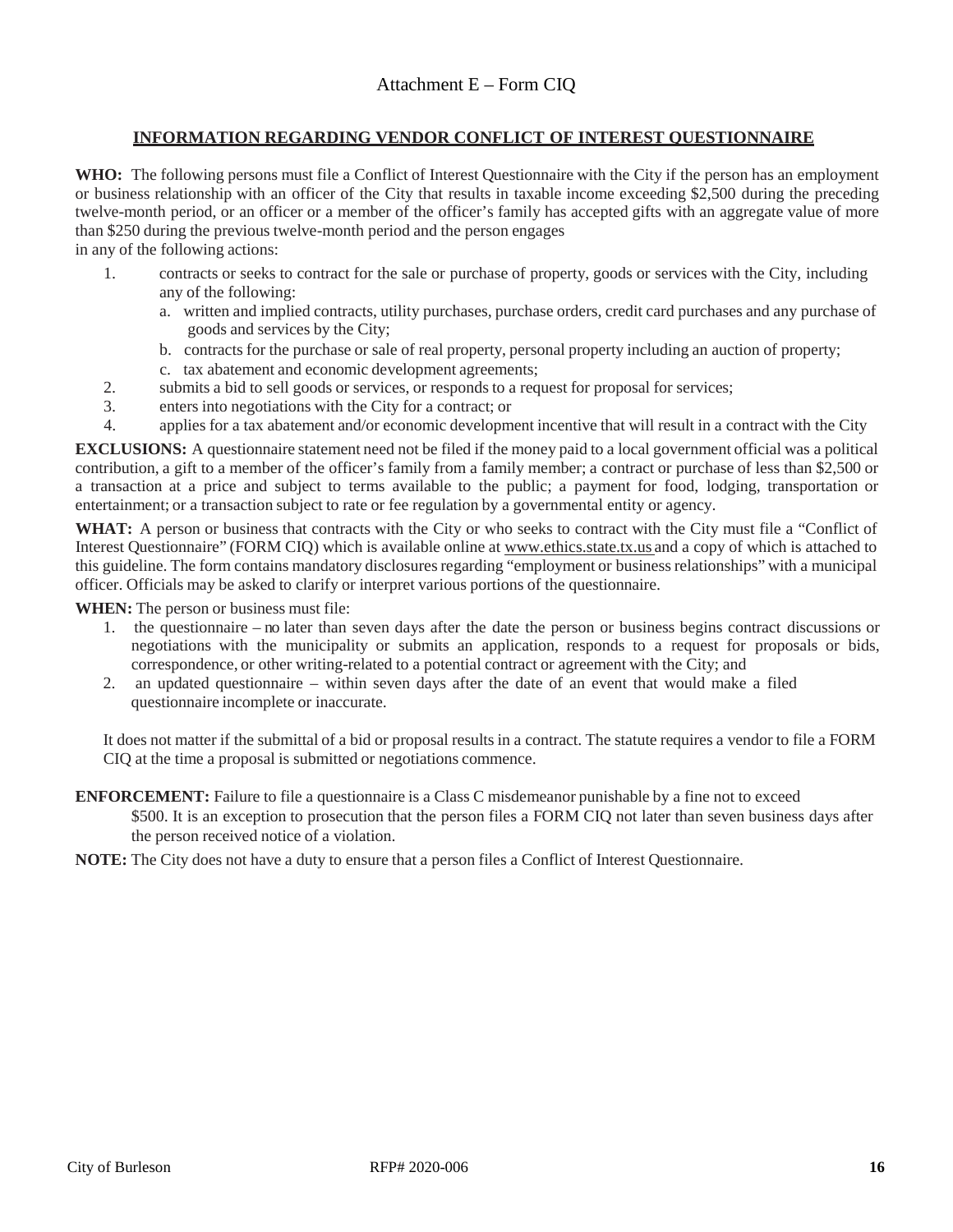| <b>CONFLICT OF INTEREST QUESTIONNAIRE</b>                                |
|--------------------------------------------------------------------------|
| For vendor or other person doing business with local governmental entity |

FORM CIQ

| This questionnaire reflects changes made to the law by H.B. 1491, 80th Leg., Regular Session.                                                                                                                                                                                                     | OFFICE USE ONLY |  |  |
|---------------------------------------------------------------------------------------------------------------------------------------------------------------------------------------------------------------------------------------------------------------------------------------------------|-----------------|--|--|
| This questionnaire is being filed in accordance with Chapter 176, Local Government Code<br><b>Date Received</b><br>by a person who has a business relationship as defined by Section 176.001(1-a) with a local<br>governmental entity and the person meets requirements under Section 176.006(a). |                 |  |  |
| By law this questionnaire must be filed with the records administrator of the local governmental<br>entity not later than the 7th business day after the date the person becomes aware of facts<br>that require the statement to be filed. See Section 176.006, Local Government Code.            |                 |  |  |
| A person commits an offense if the person knowingly violates Section 176.006, Local<br>Government Code, An offense under this section is a Class C misdemeanor.                                                                                                                                   |                 |  |  |
| $1$ Name of person who has a business relationship with local governmental entity.                                                                                                                                                                                                                |                 |  |  |
|                                                                                                                                                                                                                                                                                                   |                 |  |  |
| $\overline{\mathbf{2}}$<br>Check this box if you are filing an update to a previously filed questionnaire.                                                                                                                                                                                        |                 |  |  |
| (The law requires that you file an updated completed questionnaire with the appropriate filing authority not<br>later than the 7th business day after the date the originally filed questionnaire becomes incomplete or inaccurate.)                                                              |                 |  |  |
| $\mathbf{3}$<br>Name of local government officer with whom filer has employment or business relationship.                                                                                                                                                                                         |                 |  |  |
|                                                                                                                                                                                                                                                                                                   |                 |  |  |
| Name of Officer                                                                                                                                                                                                                                                                                   |                 |  |  |
| This section (item 3 including subparts A, B, C & D) must be completed for each officer with whom the filer has an<br>employment or other business relationship as defined by Section 176.001(1-a), Local Government Code. Attach additional<br>pages to this Form CIQ as necessary.              |                 |  |  |
| A. Is the local government officer named in this section receiving or likely to receive taxable income, other than investment<br>income, from the filer of the questionnaire?                                                                                                                     |                 |  |  |
| No<br>Yes                                                                                                                                                                                                                                                                                         |                 |  |  |
| B. Is the filer of the questionnaire receiving or likely to receive taxable income, other than investment income, from or at the<br>direction of the local government officer named in this section AND the taxable income is not received from the local<br>governmental entity?                 |                 |  |  |
| Yes<br>No                                                                                                                                                                                                                                                                                         |                 |  |  |
| C. Is the filer of this questionnaire employed by a corporation or other business entity with respect to which the local<br>government officer serves as an officer or director, or holds an ownership of 10 percent or more?                                                                     |                 |  |  |
| No<br>Yes                                                                                                                                                                                                                                                                                         |                 |  |  |
| D. Describe each employment or business relationship with the local government officer named in this section.                                                                                                                                                                                     |                 |  |  |
|                                                                                                                                                                                                                                                                                                   |                 |  |  |
| $\overline{\mathbf{4}}$                                                                                                                                                                                                                                                                           |                 |  |  |
|                                                                                                                                                                                                                                                                                                   |                 |  |  |
| Signature of person doing business with the governmental entity                                                                                                                                                                                                                                   | Date            |  |  |
|                                                                                                                                                                                                                                                                                                   |                 |  |  |